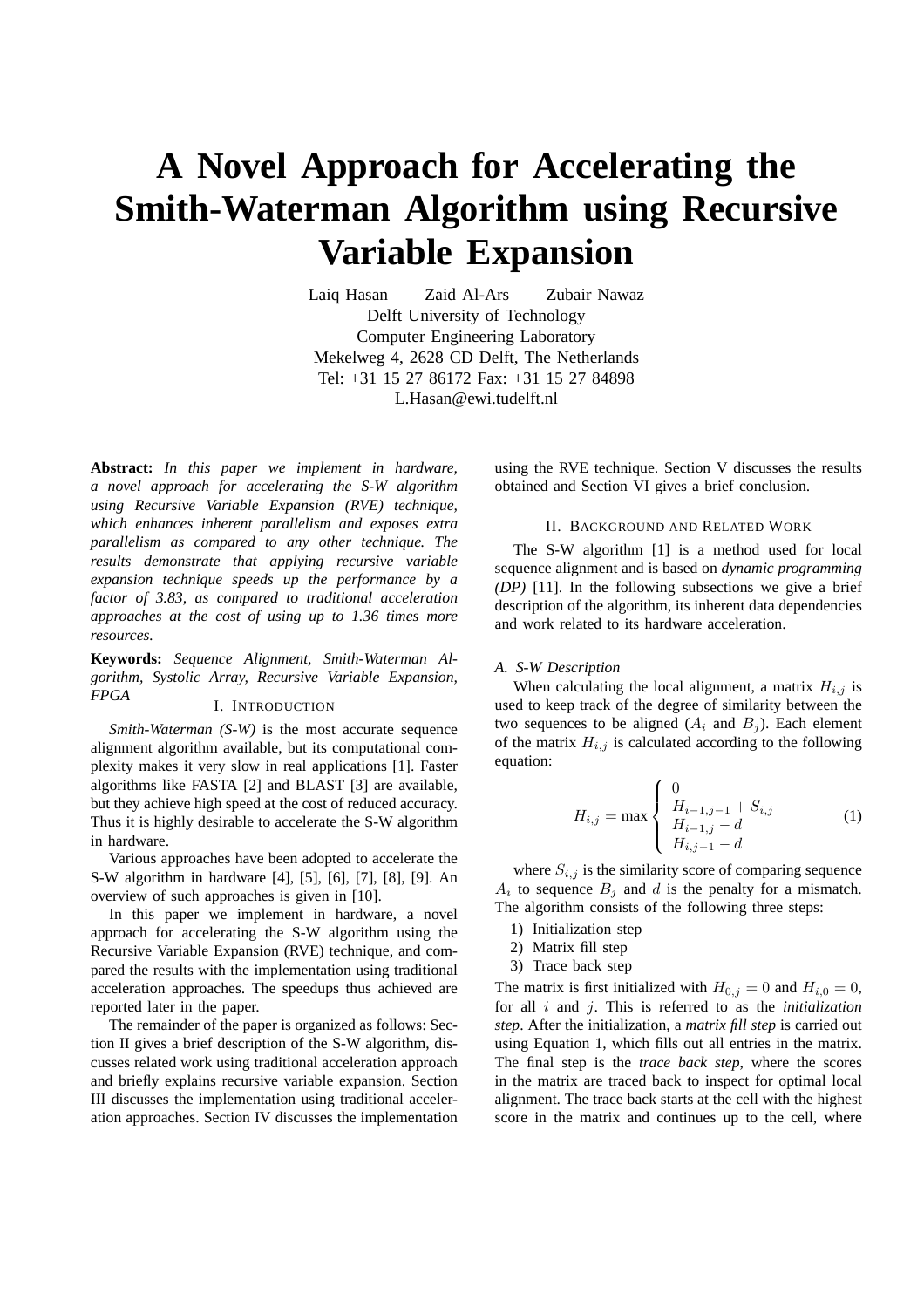the score falls down to a predefined minimum threshold. In order to start the trace back, the algorithm requires to find the cell with the maximum value, which is done by traversing the entire matrix.

The time complexity of the initialization step is  $O(M +$ N). During the matrix fill step, the entire  $H_{i,j}$  matrix needs to be filled according to Equation 1, making its time complexity equal to the number of cells in the matrix or  $O(MN)$ . The time complexity of the traceback is also  $O(MN)$ , as the entire matrix needs to be traversed during this step. Thus the total time complexity of the S-W algorithm is  $O(M+N) + O(MN) + O(MN) = O(MN)$ . The total space complexity of the S-W algorithm is also  $O(MN)$ , as it fills a single matrix of size MN.

In order to reduce the  $O(MN)$  complexity of the matrix fill stage, multiple entries of the  $H_{i,j}$  matrix are calculated in parallel. This is however complicated by data dependencies, whereby each  $H_{i,j}$  entry depends on the values of three neighboring entries  $H_{i,j-1}$ ,  $H_{i-1,j}$  and  $H_{i-1,j-1}$ , with each of those entries in turn depending on the values of three neighboring entries, which effectively means that this dependency extends to every other entry in the region  $H_{x,y}$ :  $x \leq i, y \leq j$ . This implies that it is possible to simultaneously compute all the elements in each anti diagonal, since they fall outside each others data dependency regions. Figure 1 shows a sample  $H_{i,j}$  matrix for two sequences, with the dashed rectangles indicating the elements that can be computed in parallel. The right bottom cell is highlighted to show that its data dependency region is the entire matrix. The dark diagonal arrow indicates the direction in which the computation progresses. At least 9 cycles are required for this computation, as there are 9 dashed rectangles representing 9 anti diagonals and a maximum of 5 cells may be computed in parallel.



Fig. 1. A sample  $H_{i,j}$  matrix, showing the parallelization possibilities The degree of parallelism is constrained to the number of elements in the anti diagonal and the maximum number of processing elements required will be equal to the number of elements in the longest anti-diagonal  $(l_d)$ , where

$$
l_d = \min(M, N) \tag{2}
$$

Here, we have assumed that the processing elements are equal in number to the length of the shorter sequence. Theoretically, the lower bound to the number of steps required in this parallel implementation equal to the number of antidiagonals required to reach the bottom-right element is  $m + n - 1$  [12].

So far this is the best technique for parallelization and has been used by many researchers [13], [14], [5].



Fig. 2. Circuit to compute an element in the  $H_{i,j}$  matrix, where  $+$  is an adder,  $>$  is a max operator and LUT stands for Look Up Table that generates match/mismatch scores

Figure 2 shows the implementation to compute an element of the  $H_{i,j}$  matrix. This unit contains three adders, one Look Up Table (LUT) and three comparators. The time to compute an element is 4 cycles, where each cycle is presumably equal to the latency of one add, compare or LUT operation.

## *B. Traditional Acceleration of the S-W Algorithm*

As mentioned in Section II-A, the best known hardware acceleration of the S-W algorithm takes  $m+n-1$  steps to complete. Since each step takes 4 cycles, the best known time to compute the S-W algorithm is  $4(m+n-1)$  cycles.

A lot of work has been done to accelerate the S-W algorithm using various hardware platforms. In addition to specific architectures designed for sequence alignment, many solutions for special purpose hardware, SIMD and FPGAs have been devised [10].

In [4], the authors studied the improvement of computational processing time of the S-W algorithm using *custom instructions (CIs)* on an FPGA board. This was done by first writing the S-W algorithm in pure software and then replacing the portion which was the most computationally intensive with an FPGA custom instruction. Particulary, they designed CIs on an Altera Nios II integrated development environment. The Nios II soft microprocessor was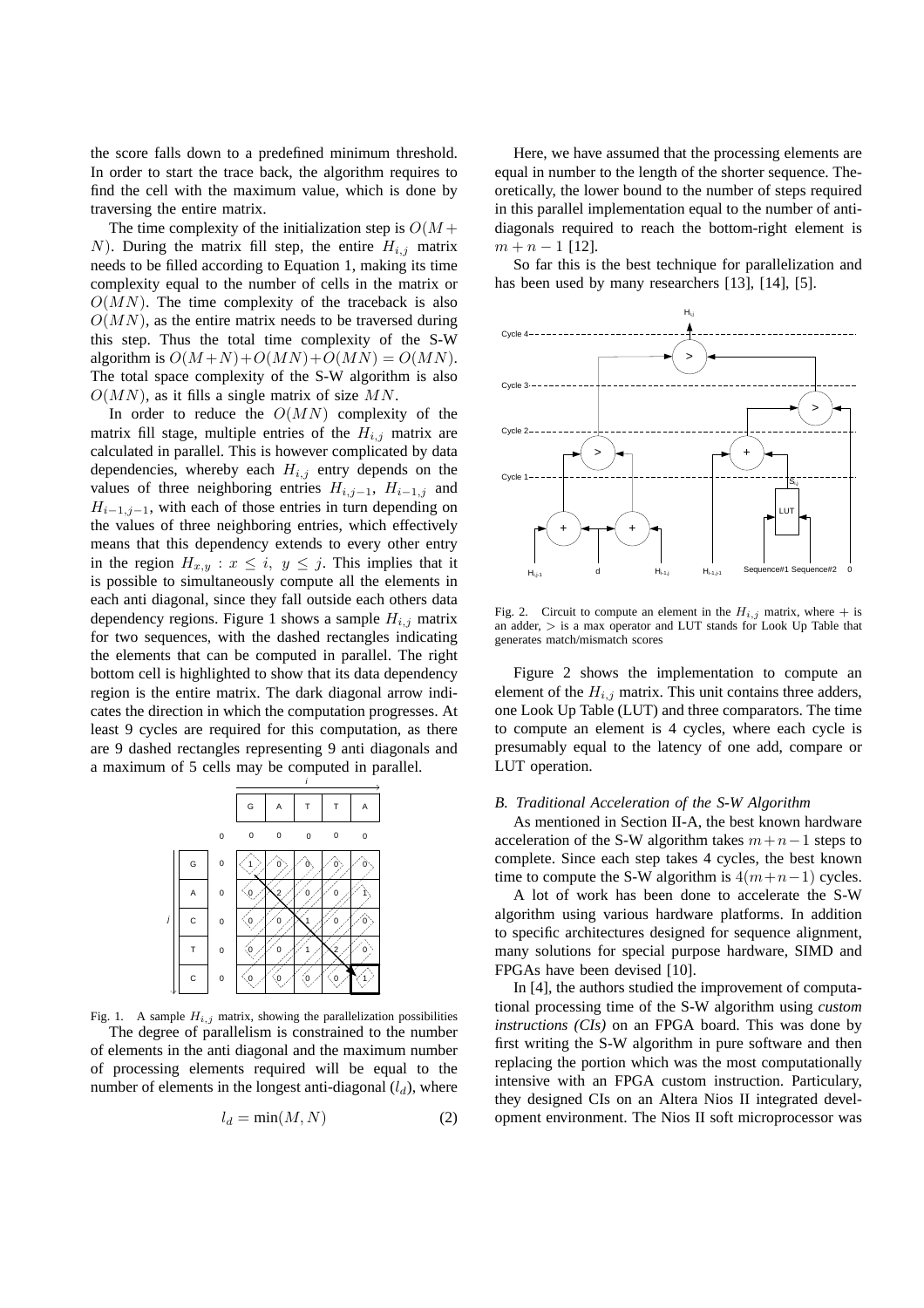instantiated on an FPGA to allow rapid prototyping of new designs. Finally, they compared the processing runtime between the pure software and the hardware acceleration versions to calculate the percentage of runtime improvement. The results showed that the hardware accelerated algorithm improved the processing runtime by an average of 287%. Thus using FPGA CIs is a promising direction for further research in improving genomic sequence searching.

In [5], an approach to realize high speed sequence alignment using run-time reconfiguration is proposed. With this approach, it is demonstrated that high performance can be achieved using off-the-shelf FPGA boards. The performance is almost comparable with dedicated hardware systems. The time for comparing a query sequence of 2048 elements with a database sequence of 64 million elements by the S-W algorithm is about 34 sec, which is about 330 times faster than a desktop computer with a Pentium-III, 1.0 GHz processor.

In [6], an implementation of the S-W algorithm is described on a general purpose fine-grained SIMD architecture, the *Micro Grained Array Processor (MGAP)*. The authors of [6] show that their implementation is about 5 times faster than the rapid implementation of a genetic sequence comparator using FPGAs, called SPLASH [15]. Showing thereby, that massively parallel processor arrays, like the MGAP, possess the capability to solve computationally intensive problems in Computational Molecular Biology efficiently and inexpensively.

The Kestrel parallel processor is a single-board coprocessor with a 512-element linear array of 8-bit, SIMD processing elements [7]. As a case study, the authors of [7] implemented the S-W algorithm on the Kestrel parallel processor for different query sizes. The results show that their implementation is 17 times faster than an implementation on Ultra SPARC-II, 500 MHz processor, for a query size of 100.

In [8], it has been demonstrated that the streaming architecture of *Graphics Processing Units (GPUs)* can be efficiently used for biological sequence database scanning. To derive an efficient mapping onto this type of architecture, the authors have reformulated the S-W algorithm in terms of computer graphics primitives and claim that the evaluation of their implementation on a high-end graphics card shows a speedup of almost sixteen compared to a Pentium IV, 3.0 GHz processor. They also claim that this is the first reported implementation of the S-W algorithm on graphics hardware.

In [9], a software-only implementation of the S-W algorithm is profiled on Pentium-IV, 3.2 GHz processor, using the GNU profiler. The profiling results identify that a specific small part of the algorithm consumes a disproportionately large amount of computational time, amounting to 72.33 % of the total runtime. This part is then designed

in VHDL. The processing run time of the software-only implementation on Pentium-IV, 3.2 GHz processor and hardware implementation on a Virtex II Pro FPGA are compared to evaluate the % runtime improvement. The results show that the hardware implementation is 35.82 times faster than its equivalent software-only implementation.

## *C. Recursive Variable Expansion*

*Recursive Variable Expansion (RVE)* [16] is a kind of loop transformation which removes all the data dependencies from a program, so that the program gets prone to maximum parallelism. The basic idea is that if any statement  $G_i$  is dependent on statement  $H_j$  for some iteration i and j, then instead we wait for  $H_i$  to complete and then execute  $G_i$ , we will replace all the occurrences of the variable in  $G_i$  that create dependency with  $H_j$ with the computation of that variable in  $H_j$ . This way there is no need to wait for the statement  $H_j$  to complete and statement  $G_i$  can be executed independently of  $H_j$ . Similarly, if  $H_i$  is dependent on some other statement, we will imbed the computation of that statement into  $H_i$  to make it independent of that statement. This step is recursively repeated until the statement  $G_i$  is not dependent on any other statement other than inputs or known values, which essentially means that  $G_i$  can be computed without waiting for the computation of any other statement. This transformation can be explained clearly by Example 1, which adds the loop counter. Therefore after applying the RVE, we get an expression with five terms to be added as shown in Example 2. In this way, the whole expanded statement in Example 2 can be computed in any order by computing the large number of operations in parallel and efficiently using binary tree structure as shown in Figure 3. The major drawback of this technique is that the speed up is achieved at the cost of redundancy, which consumes a lot of resources.

|                                                   | <b>Example 1:</b> A simple example which adds the loop counter |
|---------------------------------------------------|----------------------------------------------------------------|
| $A[1] = 1$<br>for $i = 2$ to 5                    |                                                                |
| $A[i] = A[i-1] + i$<br>end for                    | $(G_i)$                                                        |
|                                                   |                                                                |
|                                                   |                                                                |
| <b>Example 2:</b> After applying RVE on Example 1 |                                                                |
| $A[5] = A[4] + 5$                                 |                                                                |

| $A[3] = A[4] + 3$        |
|--------------------------|
| $= A[3] + 4 + 5$         |
| $= A[2] + 3 + 4 + 5$     |
| $= A[1] + 2 + 3 + 4 + 5$ |
| $= 1 + 2 + 3 + 4 + 5$    |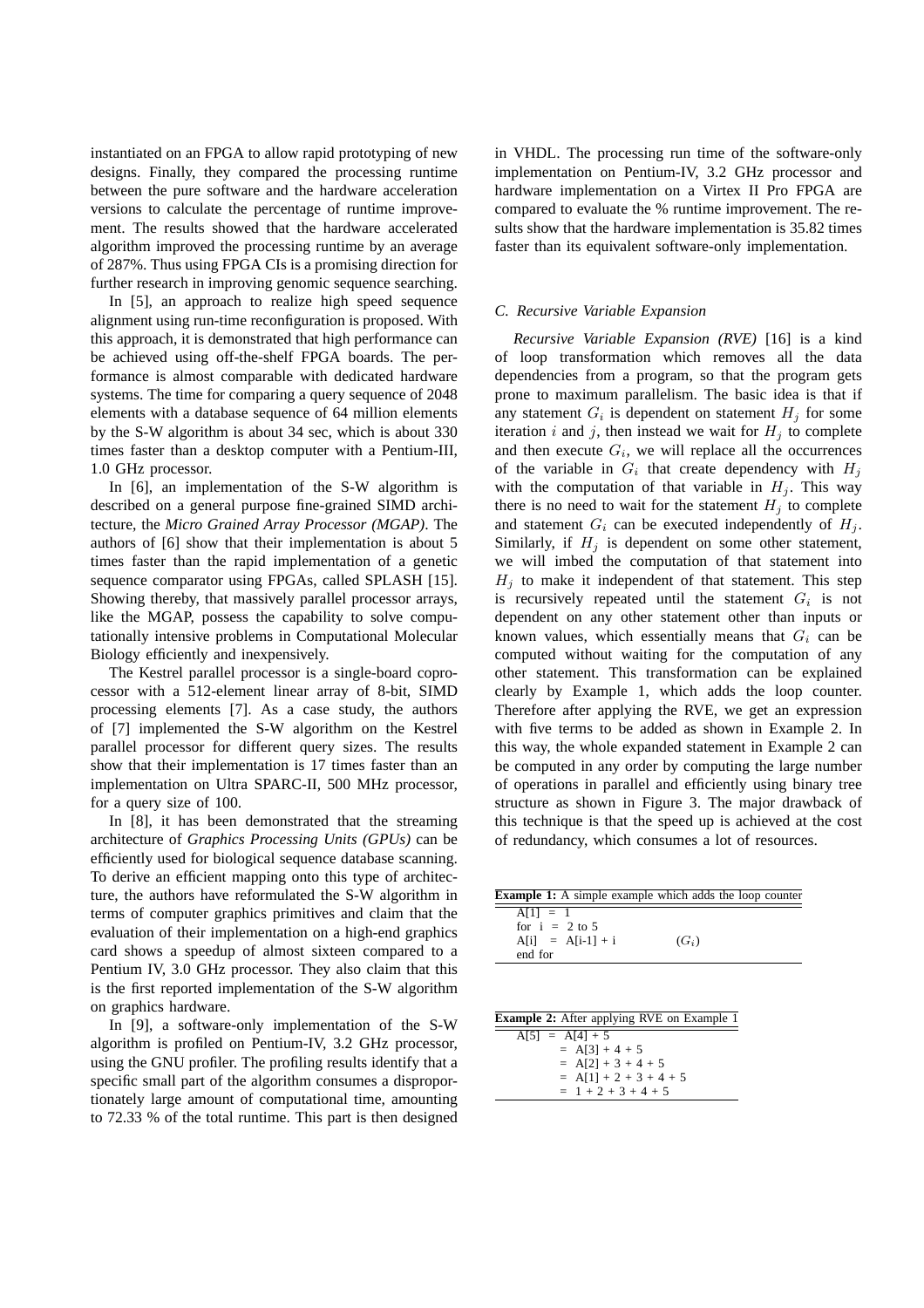

Fig. 3. Circuit for Example 2

## III. IMPLEMENTATION USING TRADITIONAL ACCELERATION APPROACH

Figure 4 shows a block diagram of a basic cell for computing elements of the  $H_{i,j}$  matrix according to a traditional acceleration approach normally referred to as a systolic array approach. In Figure 4 Comp1 is a comparator that compares the two input sequences and outputs the corresponding value of  $S_{i,j}$ , depending on the values of the match and mismatch scores, such that  $S_{i,j}$  = match score, if the corresponding characters of Sequence1 and Sequence2 are equal, otherwise  $S_{i,j}$  = mismatch score. Add1 is an adder that adds the diagonal element  $H_{i-1,j-1}$  and the value of  $S_{i,j}$ . Comp2 is a comparator that compares the output of the Add1 with a constant value 0 and outputs the greater of the two numbers. Add2 is an adder that adds the left element  $H_{i-1,j}$  and -d, where d is the gap penalty. Add3 is an adder that adds the upper element  $H_{i,j-1}$  and -d. Comp3 compares the outputs of Add2 and Add3 and outputs the greater of the two numbers. Comp4 compares the outputs of Comp2 and Comp3 and results the greater of the two numbers. The output of Comp4 is the corresponding  $H_{i,j}$  value, which is stored in register  $R_{i,j}$ .

The block diagram shown in Figure 4 is implemented in VHDL and the post place and route simulations show that the time consumed by such a cell is 9.8 ns, where the frequency of the clock used is 50 MHz and the clock period is 20 ns. The synthesis report shows that while implemented on Xilinx XC2VP30 FPGA, one cell consumes 19 out of 13696 slices.

The cell design shown in Figure 4 can be used to implement a systolic array of any size depending on the availability of hardware resources. As a case study, we implemented a  $2\times2$  systolic array, as shown in Figure 5.

The matrix is initialized with the value zero. The gap penalty is assumed to have a value zero and a simple scoring scheme is assumed, such that  $S_{i,j} = 2$ , if there



Fig. 4. Block diagram description of a basic cell for computing  $H_{i,j}$ values of Equation 1



Fig. 5. Block diagram description of a  $2\times 2$  systolic array

is a match otherwise  $S_{i,j} = 0$ . The remaining values of the  $H_{i,j}$  matrix are computed using the systolic array structure, shown in Figure 5. Table I shows the filled matrix obtained using this systolic array implementation. The bold digits in Table I show the trace back path. Since the elements within each anti diagonal are independent of each other, they are computed in parallel in the array. Therefore the time consumed by an anti diagonal is the same as the time consumed by one cell, which is 9.8 ns. Furthermore, since there are 3 anti diagonals in a  $2\times 2$ systolic array, the speedup factor (calculating the elements in anti diagonals in parallel) =  $4/3$  = 1.33. The latency for the entire computation, as obtained from the post place and route simulation is equivalent to 49.8 ns. The synthesis report shows that the resources utilized for implementation

TABLE I FILLED MATRIX OBTAINED USING THE SYSTOLIC ARRAY IMPLEMENTATION, AS SHOWN IN FIGURE 5.

|   |     | А  | G |
|---|-----|----|---|
|   | N   | 11 | 7 |
| G | ( ) |    |   |
| G | 7   |    |   |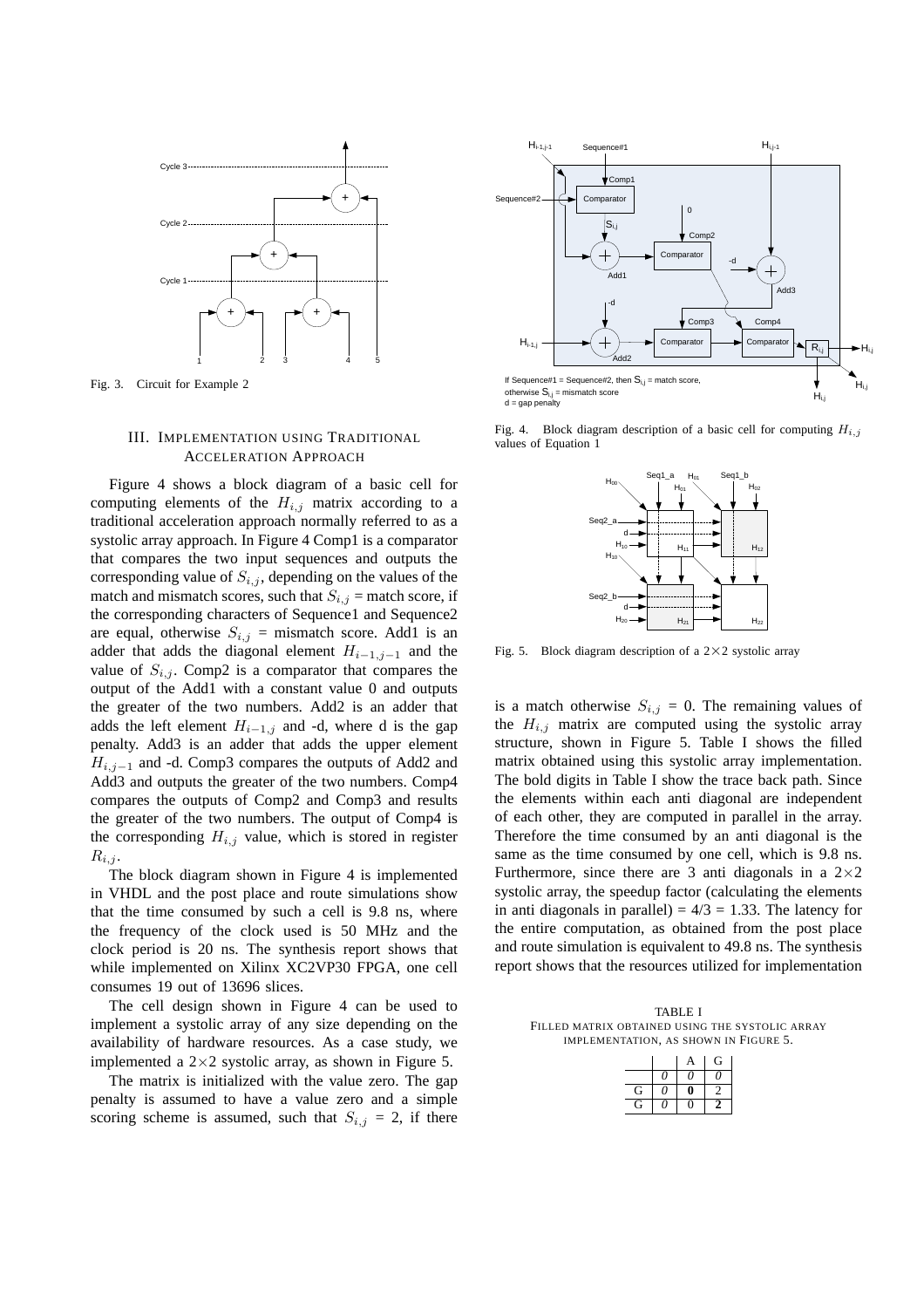of a  $2\times2$  systolic array are equivalent to 70 slices.

We considered a software equivalent of the basic systolic cell written in C language. We run it on a 100 MHz IBM power PC and measure its runtime, which was 2790 ns. This runtime when compared with the runtime of the basic systolic cell in hardware gives the relative speedup. Speedup =  $2790 / 9.8 = 284.7$ .

Speedup for  $2\times2$  systolic array =  $284.7 \times 1.33 = 378.65$ .

## IV. IMPLEMENTATION BY APPLYING RECURSIVE VARIABLE EXPANSION

Figure 6 shows the way to fill a 2x2  $H_{i,j}$  matrix using RVE, as per Equations 3, 4, 5 and 6. In each case the cell to be filled is highlighted along with the cells which are required for its computation.

 $\ddot{ }$ 

$$
H_{11} = \max \begin{cases} H_{00} \\ H_{01} \\ H_{10} \end{cases}
$$
 (3)

$$
H_{12} = \max \begin{cases} H_{00} \\ H_{01} \\ H_{02} \\ H_{10} \end{cases}
$$
 (4)

$$
H_{21} = \max \begin{cases} H_{00} \\ H_{01} \\ H_{10} \\ H_{20} \end{cases}
$$
 (5)

$$
H_{22} = \max \begin{cases} H_{00} \\ H_{01} \\ H_{02} \\ H_{10} \\ H_{20} \end{cases}
$$
 (6)

We define the size of RVE block as the *blocking factor (b)*. So for a  $2 \times 2$  array implemented using RVE, the blocking factor  $b = 2$ . When implemented in VHDL, this block with  $b = 2$  consumes 13 ns, where the clock period is 30 ns and the frequency is 33.33 MHz. Using this block as a macro design, an array of any larger size may be implemented, depending on the availability of hardware resources. Figure 7 shows the block diagram representation of this RVE design with  $b = 2$ . The synthesis report shows that the design consumes 95 out of 13696 slices.

Performance gain in terms of latency, as compared to a  $2 \times 2$  traditional systolic array = 49.8/13 = 3.83. This performance gain is achieved at the cost of utilizing 95/70 = 1.36 times more resources.

## V. DISCUSSION AND RESULTS

Systolic array is the best known implementation of the S-W algorithm known so far, as it exploits the maximum parallelism available in the algorithm. This inherent parallelism is limited by the data dependencies in the algorithm.



Fig. 7. Block diagram representation of an RVE design with  $b = 2$ 

The RVE technique applied in this paper eliminates this limitation by expanding all the variable to their maximum capacity. The result is an improved performance at the cost of using additional resources. The degree of expansion for the variables depends on the availability of resources on the device being utilized. So its a trade off between the speedup achieved and the resources utilized.

The results achieved from our implementations, as reported in Table II, demonstrate that the systolic array implementation is 378.65 times faster than its equivalent software implementation. Moreover applying recursive variable expansion technique speeds up the performance by a factor of 3.83, as compared to the systolic array implementation at the cost of utilizing 1.36 times more resources. The speedup achieved by applying RVE technique increases with the increasing blocking factor (b), but resource utilization also increases as a consequence. Thus the limiting factor is the availability of resources on the device being utilized for implementation (Xilinx XC2VP30 in our case).

#### VI. CONCLUSION

In this paper, we implemented the S-W algorithm by applying the RVE technique. This helps to explore more parallelism and to eliminate the limitation inherited by the data dependencies. The result is an improved performance at the cost of higher resource utilization as compared to traditional acceleration approaches. The results demonstrate that the implementation using this technique improves the performance by a factor of 3.83, as compared to the implementation using traditional acceleration approaches, at the cost of using 1.36 times more resources. The performance may further be improved by utilizing even more resources. So the performance gain is actually a trade off between the speedup desired and the resources available.

#### **REFERENCES**

[1] T. F. Smith and M. S. Waterman, "Identification of common molecular subsequences", *Journal of Molecular Biology*, vol. 147, pp: 195–197, 1981.